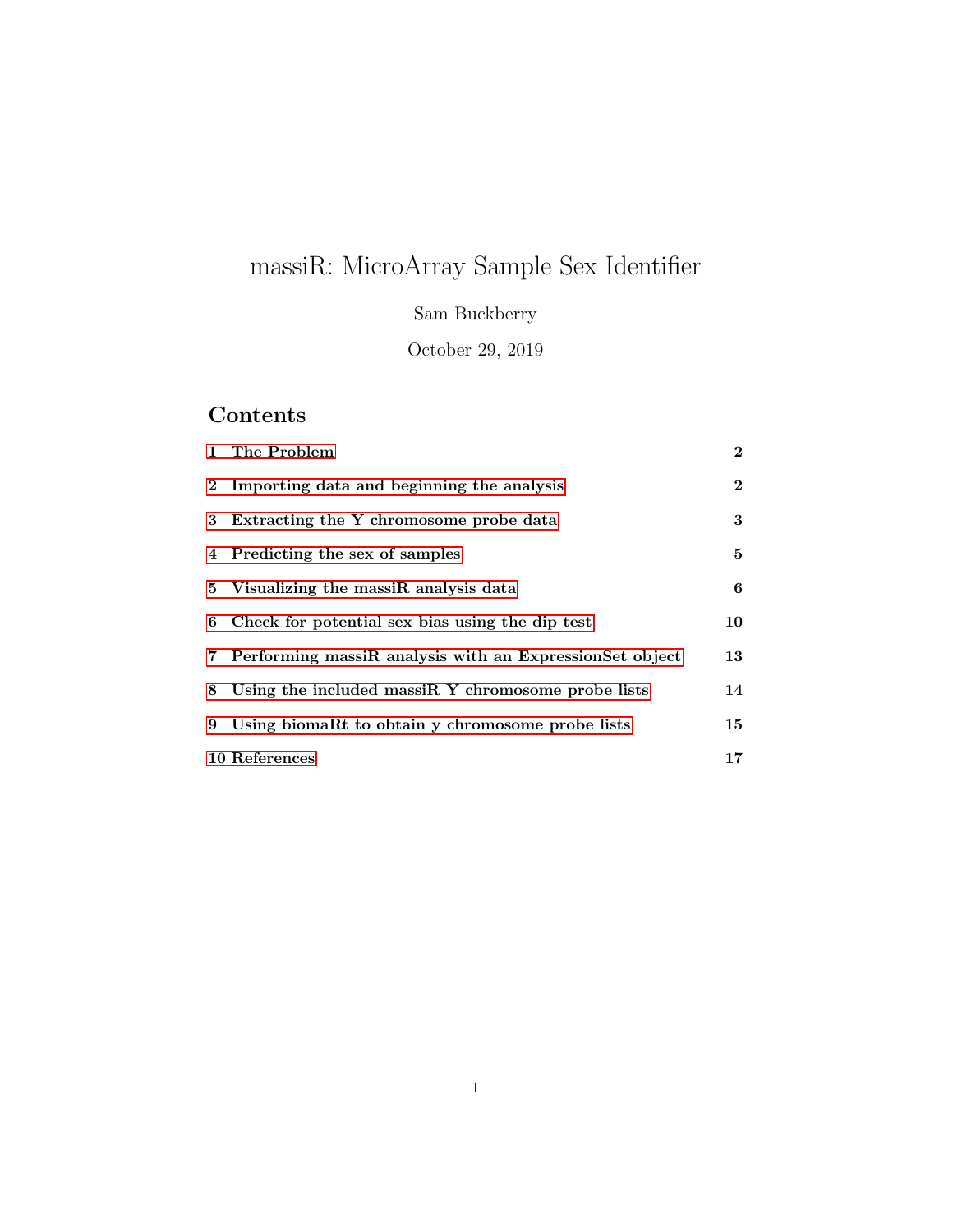### <span id="page-1-0"></span>1 The Problem

Given that the sex of many species is an easily observable and usually unambiguous classification, it is surprising the number of microarray data sets in public repositories that lack the associated sample sex information. Sex-biased gene expression in normal and pathological tissues is a well recognized for both sex chromosome and autosomal genes. Sex biases also exist in the prevalence and severity of many common human diseases, such as cardiovascular disease and some cancers. As sex is a potential influencing factor of both pathological and non-pathological phenotypes, gene expression analyses that do not account for sex-specific effects could fail to identify a significant proportion of genes that contribute the condition under investigation. Therefore, the absence of sample sex information restricts the reuse of gene expression data sets where the researcher intends to factor the effect of sex in reanalysis or reinterpretation, or when intending to include such data sets in larger gene expression meta-analyses.

This is why we developed massiR, a package for predicting the sex of samples in microarray data sets. This package allows researchers to expand their analyses to retrospectively incorporate sex as a variable, generate or confirm sex information associated with publicly available data sets, to accurately predict the sex of samples missing sex information, or as a simple sanity check for your own microarray gene expression data.

## <span id="page-1-1"></span>2 Importing data and beginning the analysis

The massiR analysis begins by importing standard gene expression data of normalized and log transformed probe values. The gene expression data can be in the form of a data.frame object and have the sample identifiers as the column names and the probe identifiers as the row names, or as an ExpressionSet object. The identifiers for probes corresponding to Y chromosome genes must be as a data.frame object with the probe identifiers as row.names.

To load the included test massiR gene expression data:

#### > library(massiR)

> data(massi.test.dataset)

The included gene expression data is composed of 60 samples and 1026 probes as a data.frame object.

To load the test Y chromosome probes corresponding to the included data:

#### > data(massi.test.probes)

The Included list of Y chromosome probes contains probe identifiers as row.names in the data.frame class.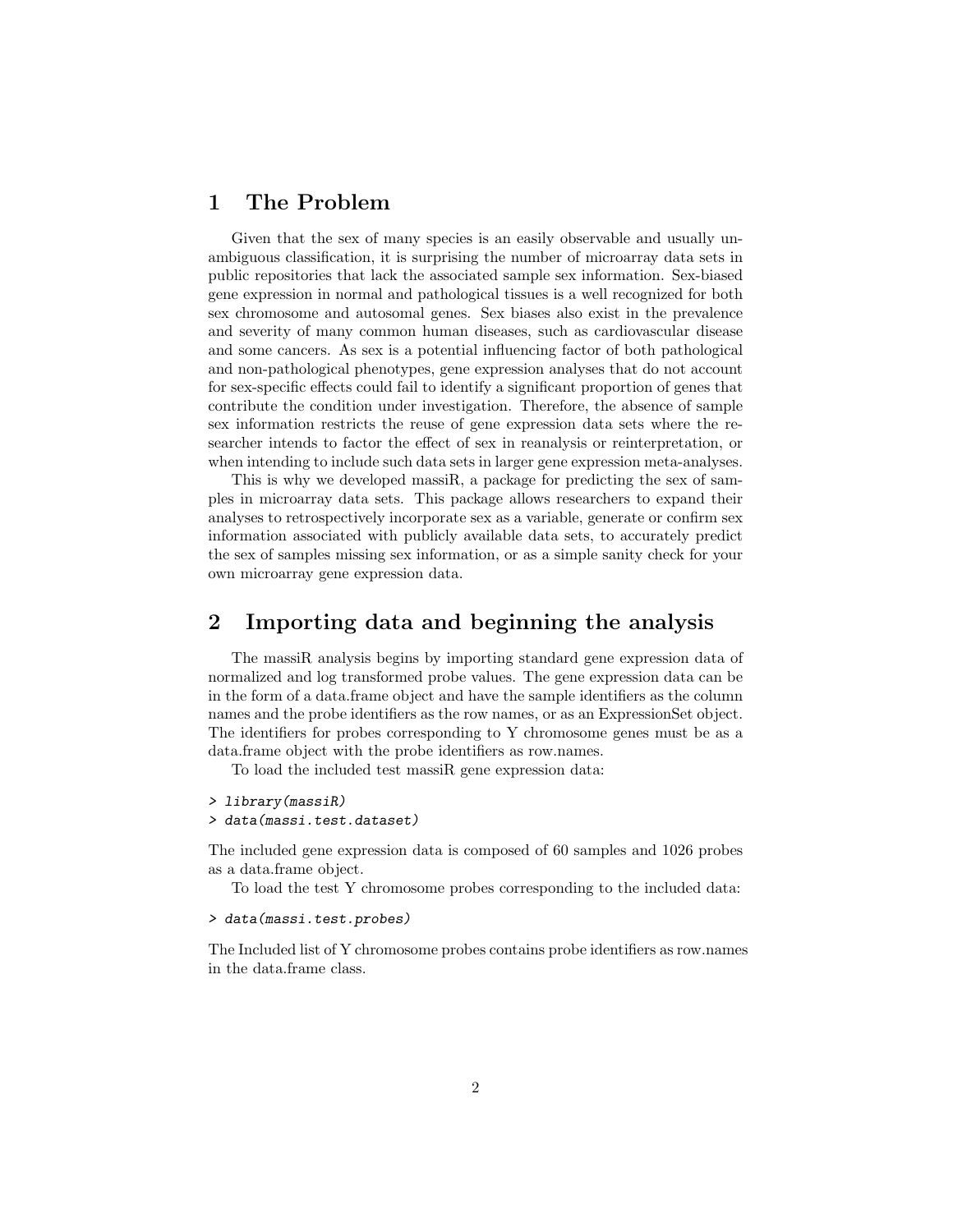#### <span id="page-2-0"></span>3 Extracting the Y chromosome probe data

The first step of the massiR analysis involves extracting the expression values for probes that correspond to Y chromosome genes. The user has the option of using their own list of probes corresponding to Y chromosome genes or using the probe lists included with the package. The included lists correspond to popular microarray platforms and contain identifiers for probes that map uniquely to Y chromosome genes. See section 8 for detials on using the included probes and section 9 for details on obtaining Y chromosome probes easily from Ensembl Biomart.

When the expression values for Y chromosome probes are extracted, the expression variance for each probe across all samples is calculated. This allows the identification of low variance probes, which are unlikely to be informative in sex classification. The user has the option of selecting a probe variation threshold, so only the most informative probes are used in the classification process. Deciding on a probe variation threshold can be informed by inspecting a probe variation plot (Figure 1) generated by the massi.y.plot function. In our experience, using the most variable 25-50% of probes (typically 10-40 probes, depending on platform) produces good results.

To extract data corresponding to Y chromosome probes from the test data set and look at a probe variation plot:

```
> massi.y.out <- massi_y(massi.test.dataset, massi.test.probes)
```

```
> massi_y_plot(massi.y.out)
```
This plot (Figure 1) is output to the R graphics device.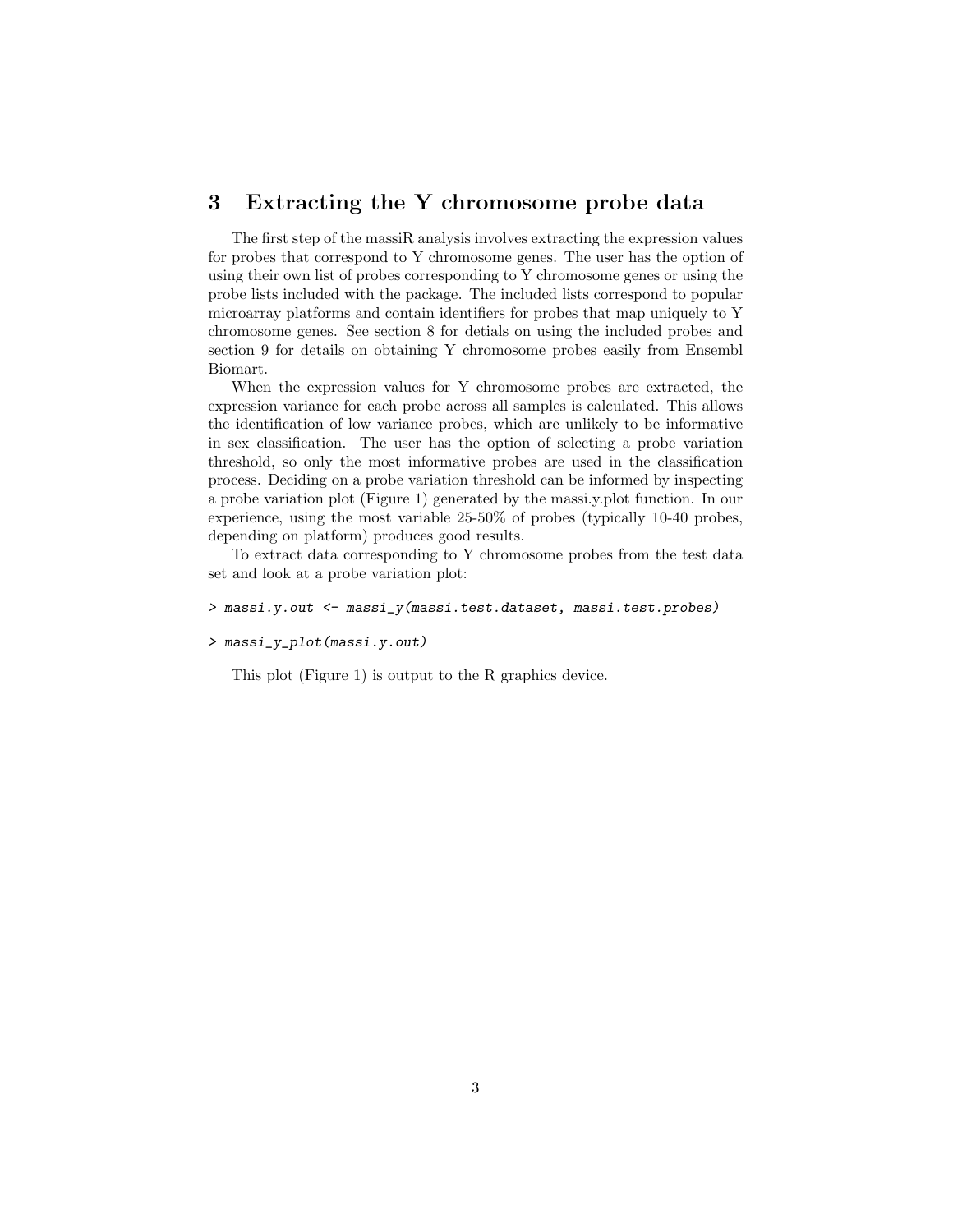

Figure 1: Expression variation (CV) of Y chromosome probes across all samples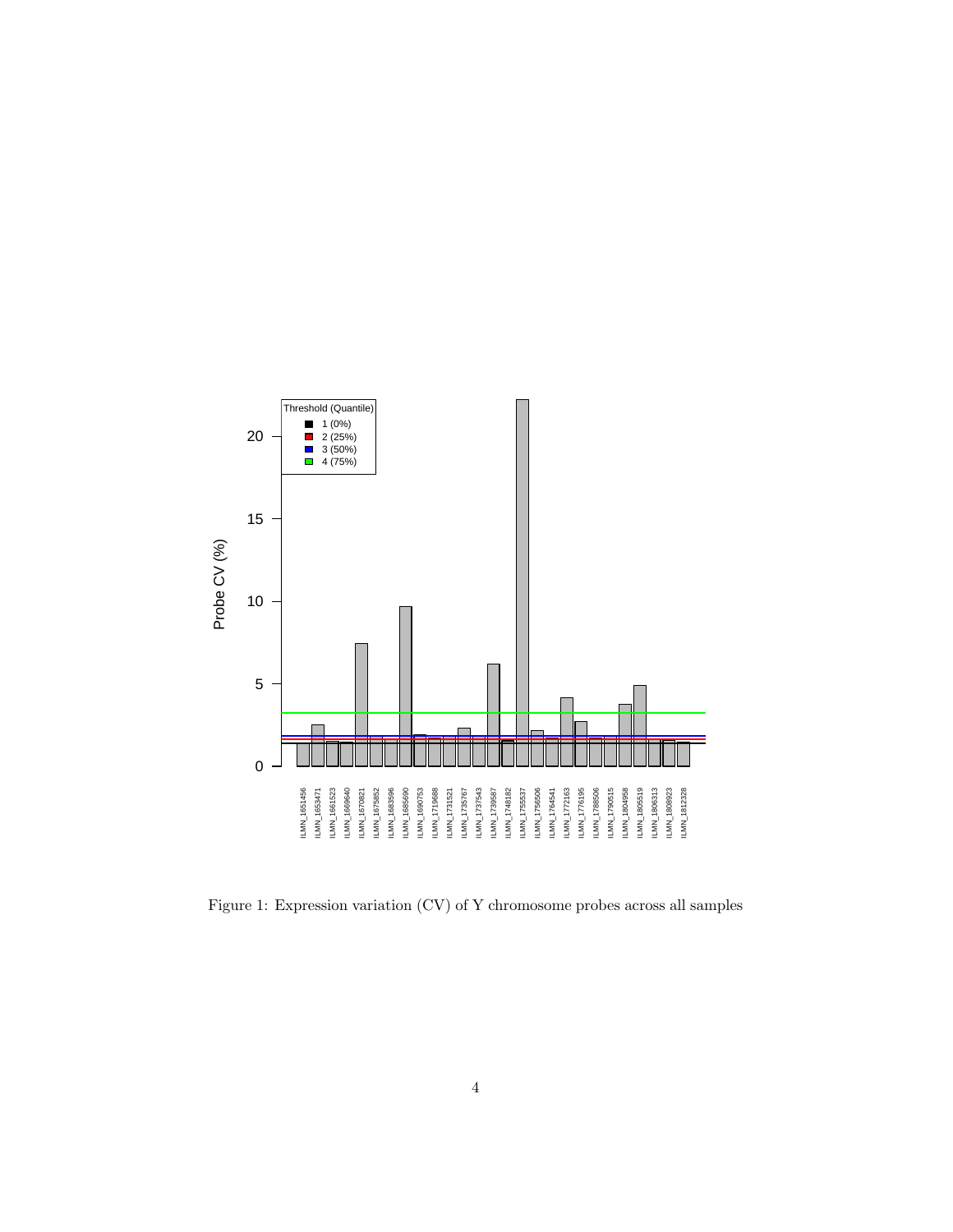After viewing the probe variation plot, a decision can be made regarding which probes to use in the clustering step. The massiR package includes methods for selecting probe variation thresholds based on quantiles. The threshold can be determined by quantiles of probe variance (CV): 1=All probes, 2=Upper 75%, 3=Upper 50%, 4=Upper 25%. It is highly recommended that probe CV plot generated using the massi y plot function be inspected to inform threshold choice (Figure 1). The default threshold value is 3.

Once a probe threshold has been decided upon, run the massi\_select function. This will return a data.frame with the samples as columns and the subset of selected y chromosome probes as row names.

```
> massi.select.out <-
   + massi_select(massi.test.dataset, massi.test.probes, threshold=4)
```
Check the output for the first 5 samples:

```
> head(massi.select.out)[,1:5]
```

```
S1 S2 S3 S4 S5
ILMN_1670821 5.746427 5.686032 6.307110 6.179258 6.594808
ILMN_1685690 5.459125 5.567289 6.919465 6.789817 6.559376
ILMN_1739587 5.883483 5.764190 6.441775 6.438789 6.707278
ILMN_1755537 5.882456 5.831844 8.133164 8.052959 8.298985
ILMN_1772163 5.696833 5.680091 5.907170 6.017871 6.465122
ILMN_1804958 5.815093 5.654395 5.929610 6.104089 5.868732
```
#### <span id="page-4-0"></span>4 Predicting the sex of samples

To classify samples as either male or female, clustering is performed using the values from the subset of Y chromosome probes by implementing the partitioning around medoids algorithm which performs k-medoids clustering (Hennig 2013), where samples are assigned to one of two clusters. The two clusters are then compared using the probe expression values across all samples in each cluster. Samples within the cluster featuring the highest Y chromosome probe values are classed as male and those within the cluster with the lowest Y probe values classed as female. Results such sample probe mean, standard deviation and z-scores are reported in a table together with the sex predicted for each sample.

To predict the sex of the samples using massi cluster:

```
> results <- massi_cluster(massi.select.out)
```
Extract the results for each sample from the returned list:

```
> sample.results <- data.frame(results[[2]])
```

```
> head(sample.results)
```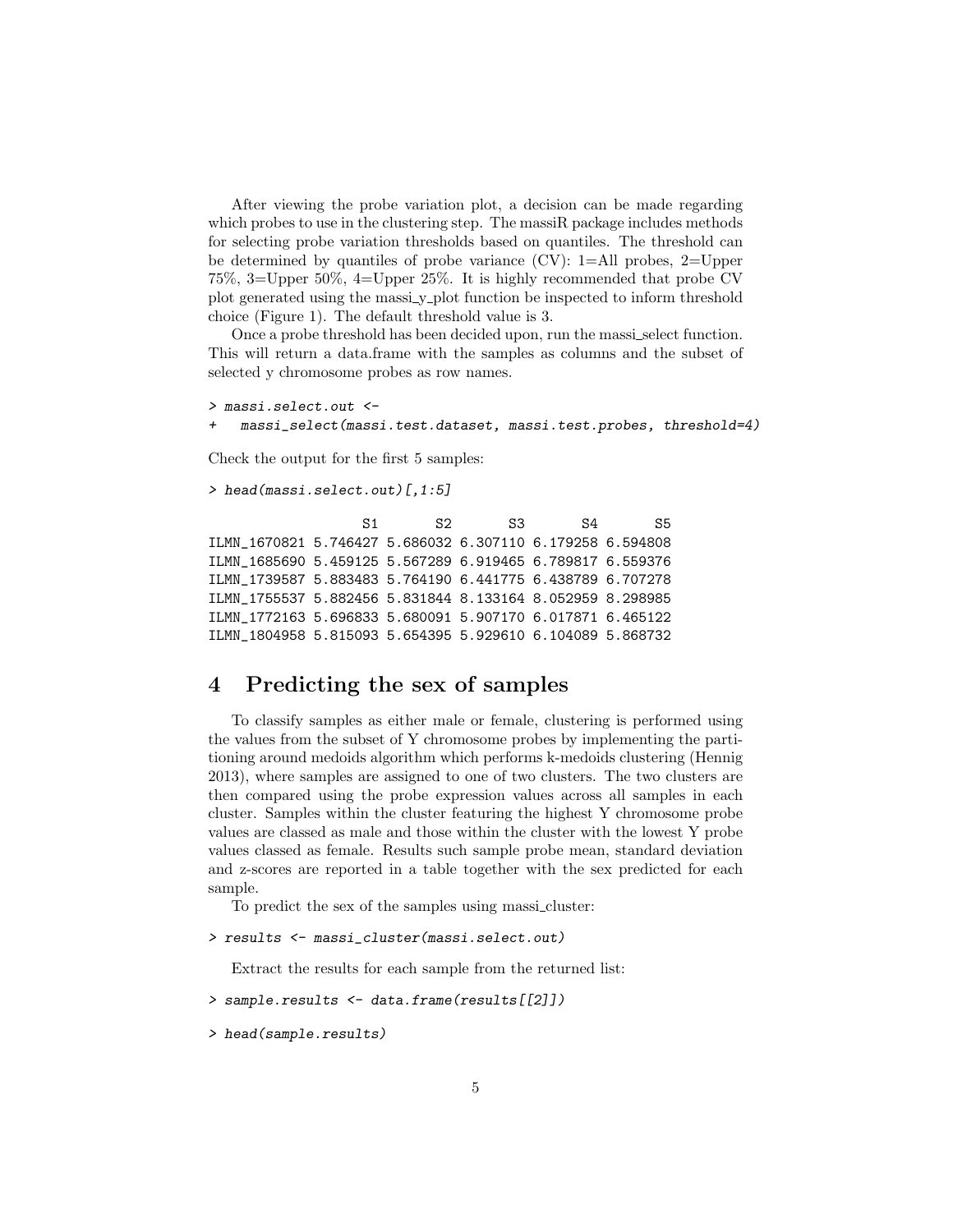|                             |                                        | ID mean_y_probes_value y_probes_sd z_score sex |                   |  |
|-----------------------------|----------------------------------------|------------------------------------------------|-------------------|--|
|                             | 5.911089  0.4572756 -0.6453629 female  |                                                | 1 S1              |  |
|                             | 6.749520 0.8418586 0.7773050 male      |                                                | 2 S <sub>10</sub> |  |
|                             | 5.689586  0.4750484 -1.1074329 female  |                                                | 3 S <sub>11</sub> |  |
| 0.7894613  0.7045705  male  |                                        | 6.702993                                       | 4 S <sub>12</sub> |  |
| 0.6759924 -0.7193198 female |                                        | 5.838450                                       | 5 S13             |  |
|                             | 5.819845   0.6593184 -0.7524047 female |                                                | 6 S14             |  |

As you can see, it is a relatively straightforward procedure to produce a table with the predicted sex of each sample with some basic metrics.

### <span id="page-5-0"></span>5 Visualizing the massiR analysis data

The massiR package includes a function which allows various aspects of the data used in the analysis to be visualized. These plots enable to used to inspect sample and clustering characteristics which could aid in identifying problematic samples and outliers.

To run the massi.plot function with the output from the massi select and massi cluster functions:

#### > massi\_cluster\_plot(massi.select.out, results)

This function will generate a heat map with dendrogram of Y chromosome probes as rows and individual samples in columns (Figure 2), a bar plot of mean values and standard deviation from the subset of Y chromosome probes used in K-medoids clustering (Figure 3), with the bars colored with respect to predicted sex and a principal component plot showing clusters (Figure 4). These plots can aid the user in identifying sample outliers or probes that may not be informative in the clustering step.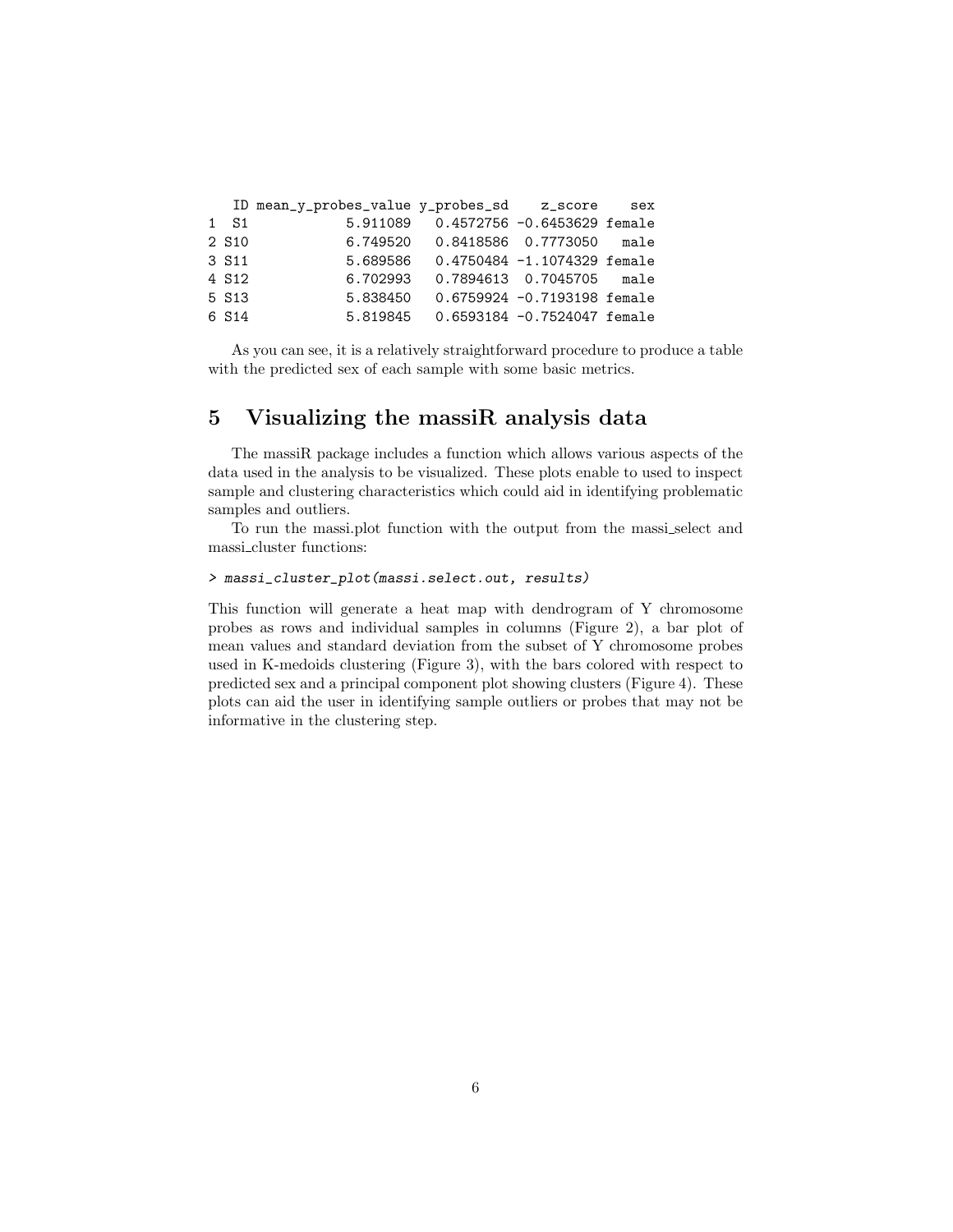

Figure 2: Heat map with dendrogram of Y chromosome probes as rows and individual samples in columns. Notice that the values for the probe in the fifth row are reasonably variable but do not show the same pattern seen with other probes. Therefore viewing the heatmap may help identify problematic probes.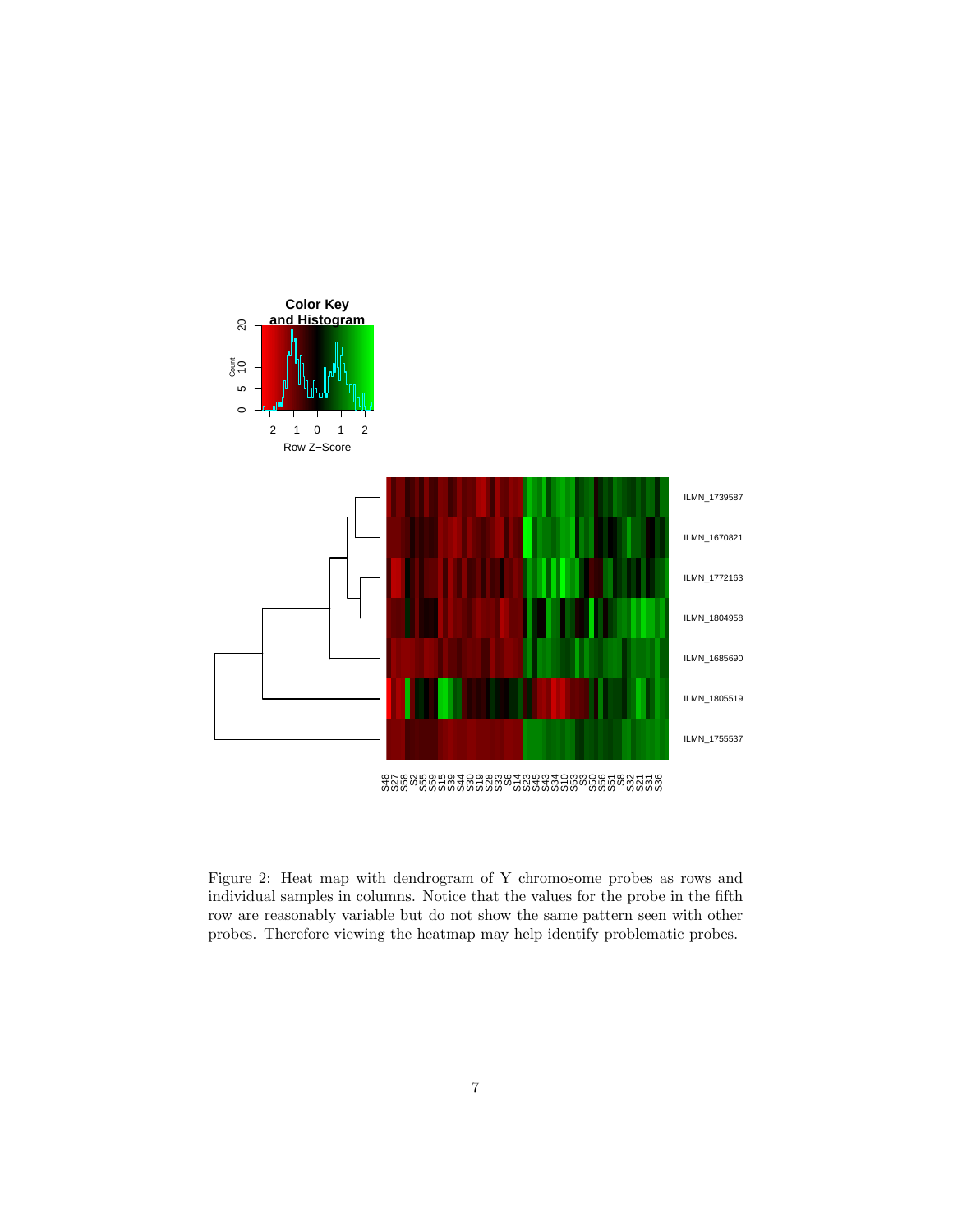

Figure 3: Mean values of the subset of Y chromosome probes used in K-medoids clustering. The bar colors represent clusters, which were assigned as female (red) and male (green)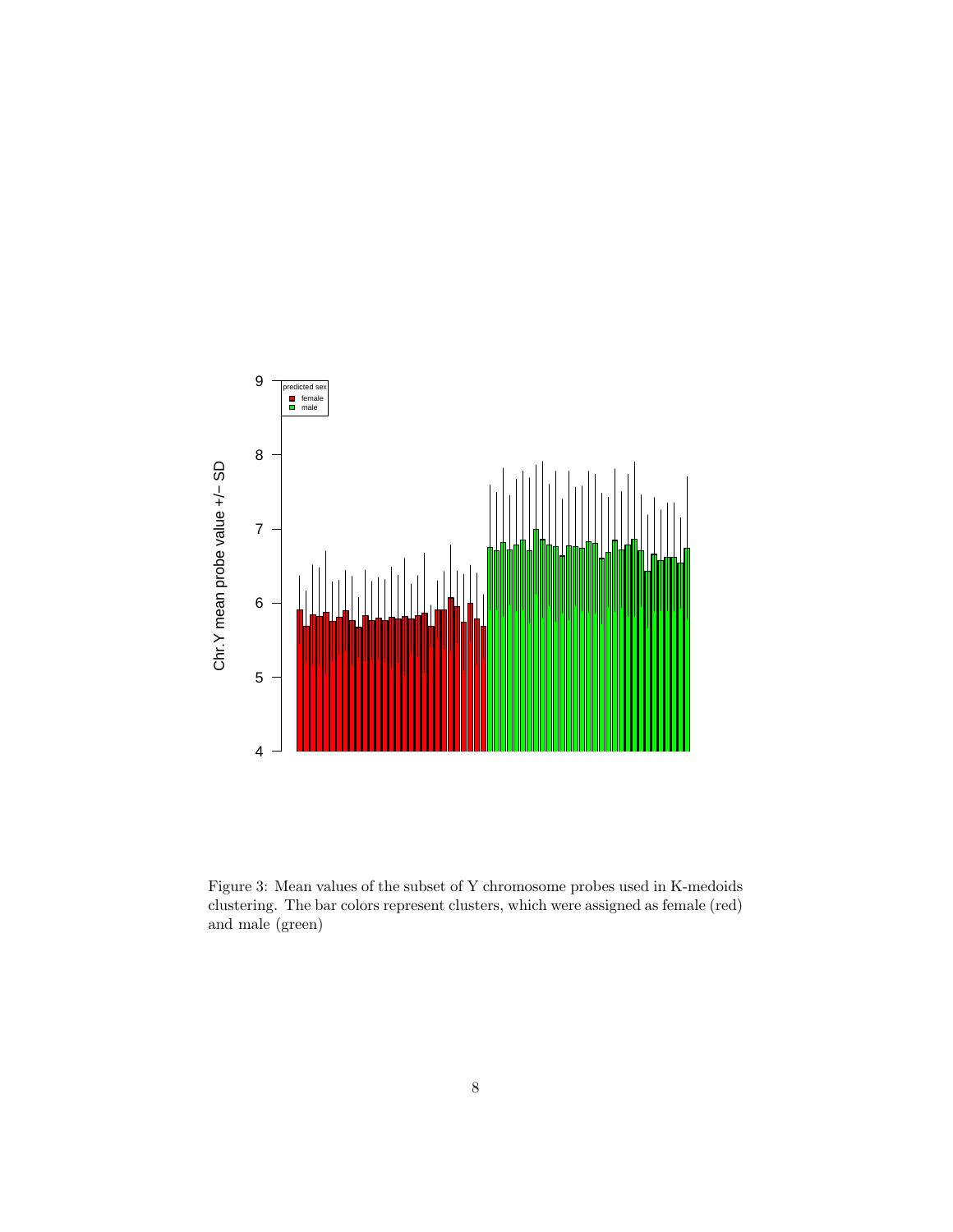

Figure 4: Principal component plot of male and female clusters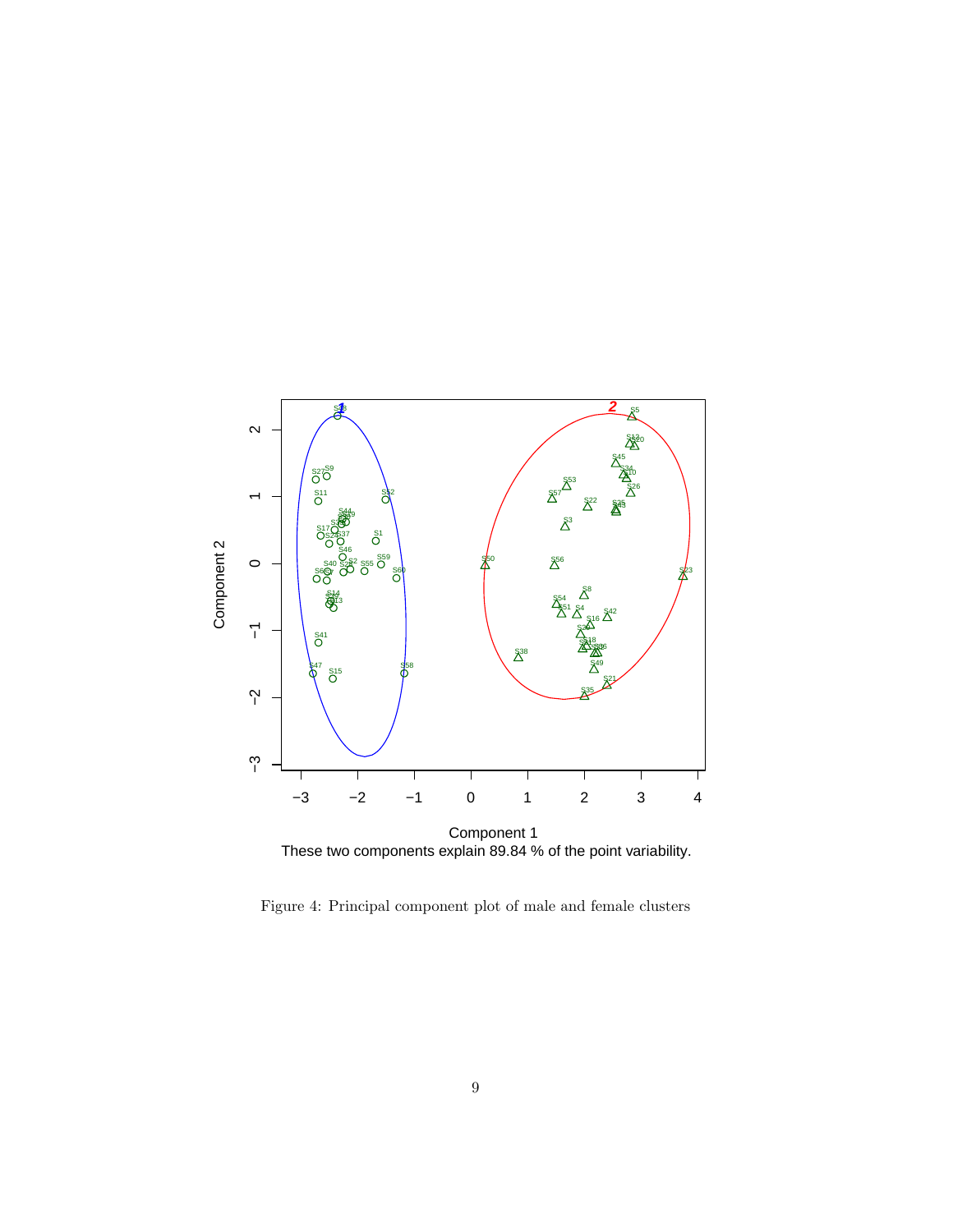#### <span id="page-9-0"></span>6 Check for potential sex bias using the dip test

The massiR method for predicting the sex of samples is >97% accurate for data sets with 6 or more samples and with at least of 15% of either males or females. Outside of this range, this method still performs well in most cases. As there is no guarantee that publicly available data sets will fall within these limits, the function massi.dip can be used to test if the data set might have a male/female ratio that might affect performance.

The massiR method was tested using empirical data sets for five different human tissues. Individual data subsets were randomly generated for each tissue data set ranging from 6-50 samples and with a wide-range of Male/Female ratios. The results of this testing suggest for data sets with  $>10$  samples a dip statistic  $>0.08$  is indicative of at least 15% of males or females in the data set.

The massi dip function calculates z-scores for each sample and implements the dip test to test for unimodality (Maechler 2013). As a relatively balanced dataset would typically show a bi-modal distribution of the z-scores, the dip statistic is then used to predict if a dataset shows a unimodal distribution that would be expected if a vast majority of samples were of one sex.

To use massi dip function, which calculates the dip statistic using the data output from the massi select function:

#### > dip.result <- massi\_dip(massi.select.out)

This returns the message: dip test statistic is  $> 0.08$ . This suggests that the proportion of male and female samples in this data set is relatively balanced

Visually inspecting this distribution as a density plot (figure 5) or a histogram plot (figure 6) enables the user to see if there is the expected bi-modal distribution (as there should be distinct distributions for each sex).

To produce a density plot and histogram of sample z-scores: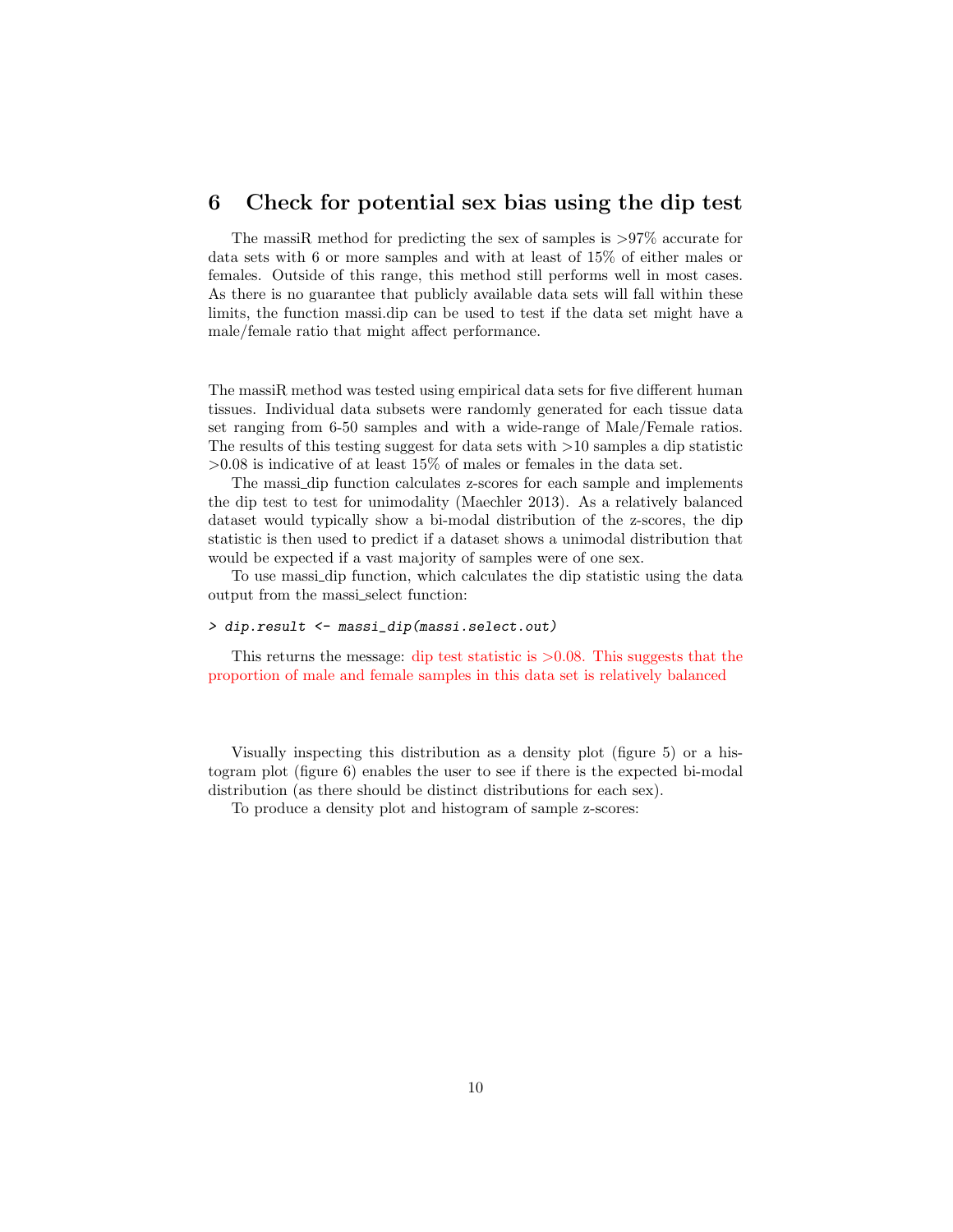```
> dip.result <- massi_dip(massi.select.out)
> plot(dip.result[[3]])
```


**density.default(x = sample.mean.z.score)**

Figure 5: Density plot of mean y chromosome probe z-scores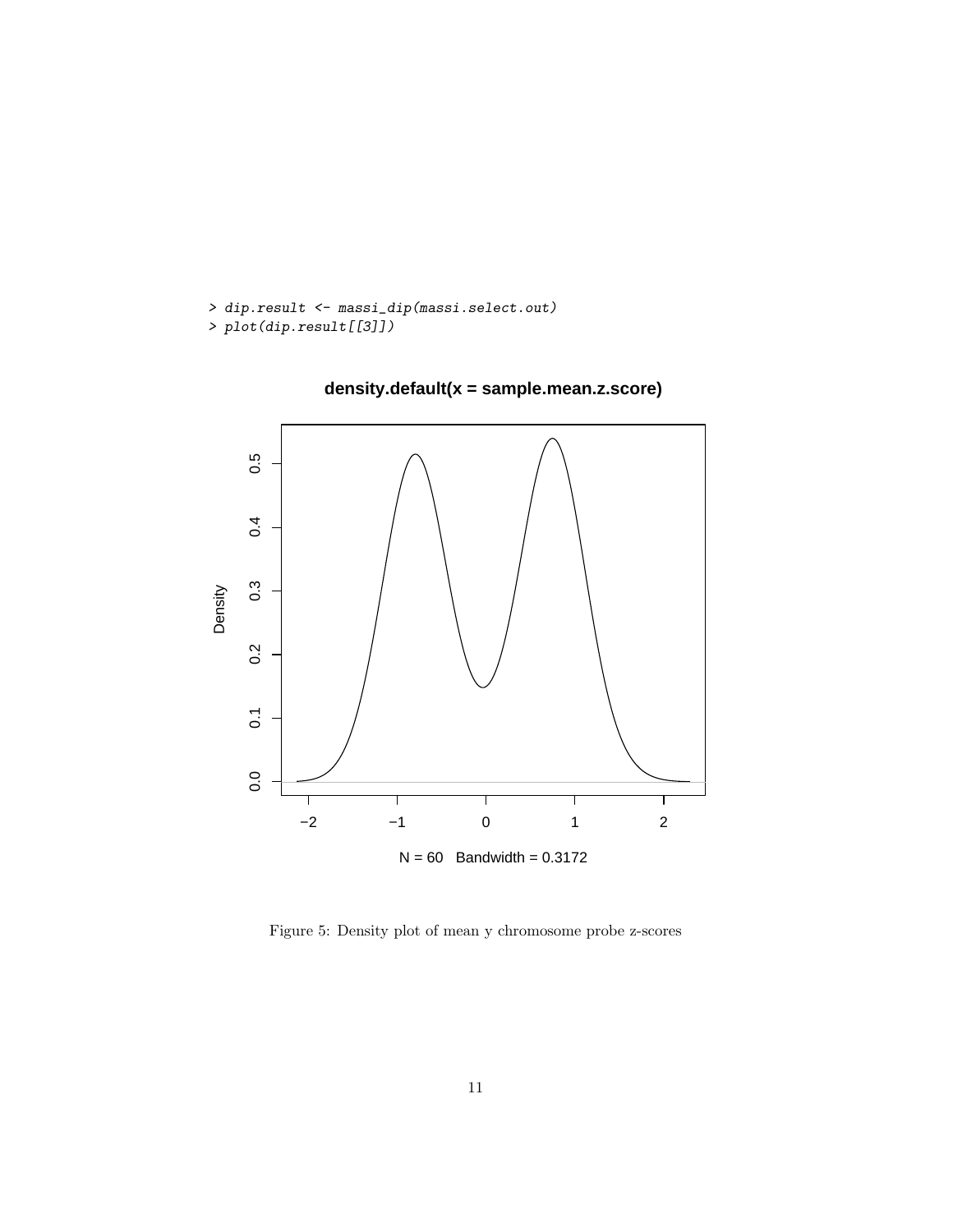```
> dip.result <- massi_dip(massi.select.out)
> hist(x=dip.result[[2]], breaks=20)
```


**Histogram of dip.result[[2]]**

Figure 6: Histogram of mean y chromosome probe z-scores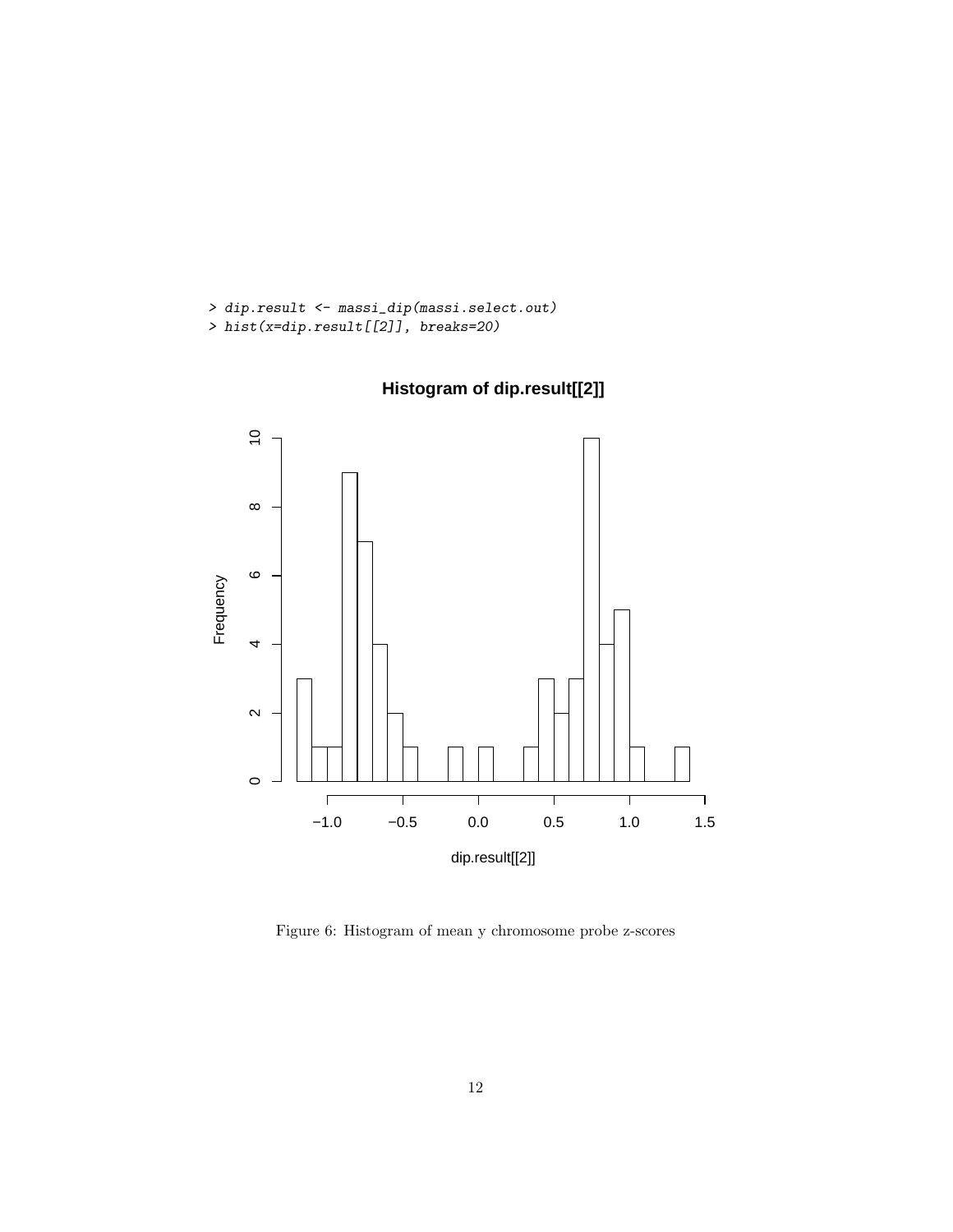If the data set was has a sex bias that may influence the accuracy of the massiR sex prediction, then the massi\_dip function is likely to return a dip statistic of  $\langle 0.08. \rangle$  For example, if we are to use the massifictest data set to generate a subset to 20 samples composed of 10% males, we will see that the dip statistic returned is  $\langle 0.08 \rangle$ .

To create this female skewed bias:

get the sample id's for the male and female samples:

```
> male.ids <-
+ subset(sample.results$ID,
                     + subset=sample.results$sex=="male")
> female.ids <-
+ subset(sample.results$ID,
           + subset=sample.results$sex=="female")
```
Create a data subsest of 20 samples with 10% males:

```
> bias.subset.ids <- c(female.ids[1:18], male.ids[1:2])
> bias.subset <- massi.select.out[bias.subset.ids]
```
Use the massi.dip function to test for sex-biased data set:

```
> bias.dip <- massi_dip(bias.subset)
```
Please note that a dip  $>0.08$  is a good indication that there is not a sex bias present that will affect the accuracy of the massiR method. However, and dip statistic  $\langle 0.08 \rangle$  may still be returned for data sets with  $>15\%$  males or female or data sets that a suitable for massiR analysis, therefore the results of the massi dip function should be interpreted with caution and in light of the massi cluster results.

# <span id="page-12-0"></span>7 Performing massiR analysis with an ExpressionSet object

The massiR pipeline allows the input of expression data in the class ExpressionSet. Here is an example of how to use data in the ExpressionSet class in a massiR analysis and how to put the results back into the ExpressionSet:

Load the example ExpressionSet data included with the massiR package:

```
> data(massi.eset, massi.test.probes)
```
Using massiR with an ExpressionSet is the same as using a data.frame as in the above example:

```
> eset.select.out <-
    massi_select(massi.eset, massi.test.probes)
> eset.results <-
    massi_{\text{cluster}}(eset.setect.out)
```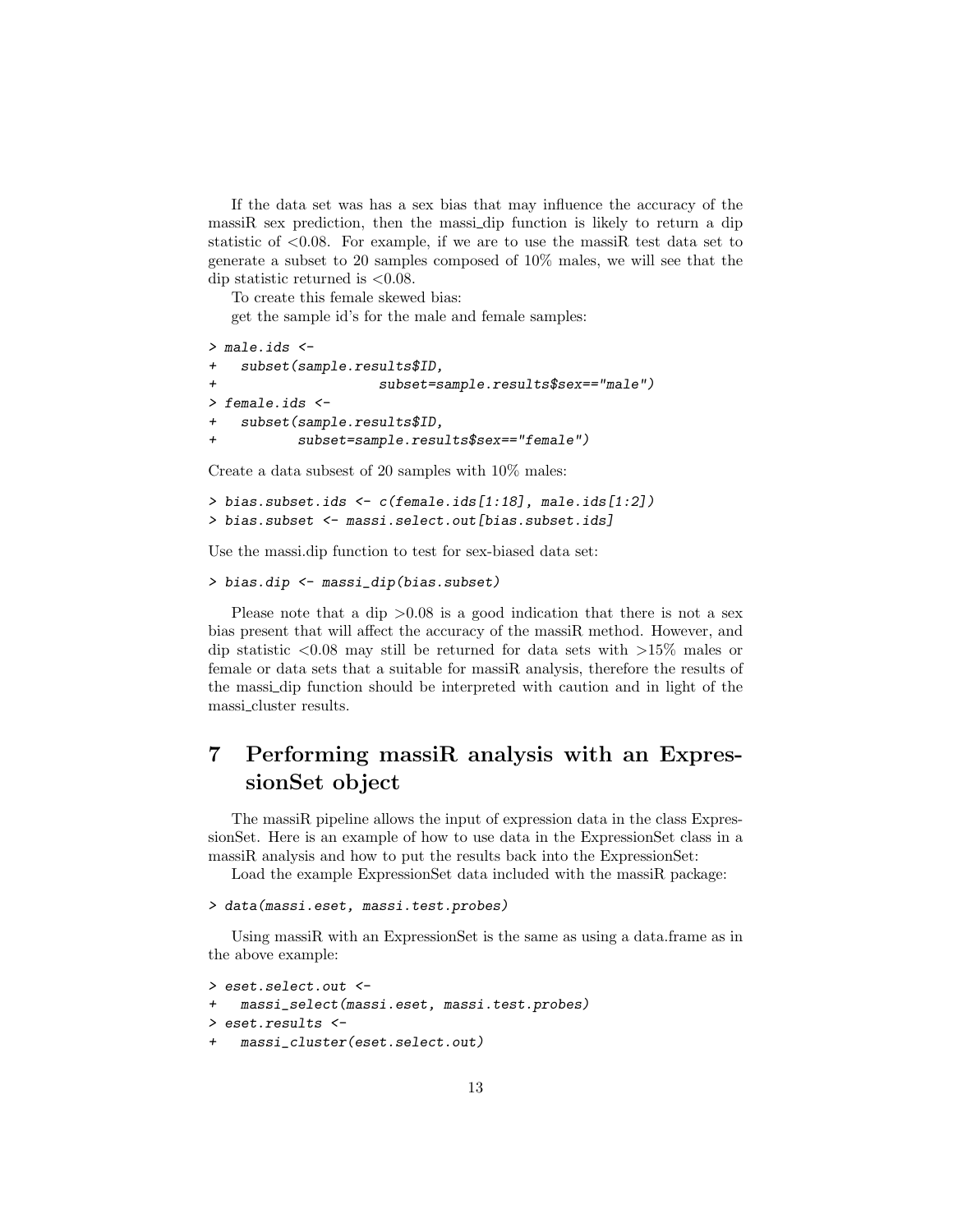Now to get the massi.cluster results and add them to the ExpressionSet:

```
> # Get the sex for each sample from the massi_cluster results
> eset.sample.results <-
    data.frame(eset.results[[2]])
> sexData <-
    data.frame(eset.sample.results[c("ID", "sex")])
> # Extract the order of samples in the ExpressionSet and match with results
> eset.names <-
    + colnames(exprs(massi.eset))
> # match the sample order in massiR results to the same as the ExpressionSet object
> sexData <- sexData[match(eset.names, sexData$ID),]
> # create an annotatedDataFrame to add to ExpressionSet
> pData <- new("AnnotatedDataFrame", data = sexData)
> # add the annotatedDataFrame to the Expressionset as phenoData
> phenoData(massi.eset) <- pData
```
Check the phenoData is in the ExpressionSet and double check that all sample id's from the massiR analysis match the sample identifiers in the ExpressionSet.

```
> # check the phenodata is now within the ExpressionSet
> phenoData(massi.eset)
An object of class 'AnnotatedDataFrame'
 rowNames: 1 12 ... 57 (60 total)
  varLabels: ID sex
 varMetadata: labelDescription
> # check that all phenodata id's match expressionSet column names.
> # This must return "TRUE"
> all(massi.eset$ID == colnames(exprs(massi.eset)))
[1] TRUE
```
## <span id="page-13-0"></span>8 Using the included massiR Y chromosome probe lists

The massiR package includes lists of Y chromosome probes for widely used Illumina and Affymetrix human gene expression platforms. If you wish to use one of the included probe lists, for example the Illumina human v2 probes:

Load the massiR included probe lists:

```
> data(y.probes)
```
Check the names of the platforms for the probe lists.

```
names(y.probes)
```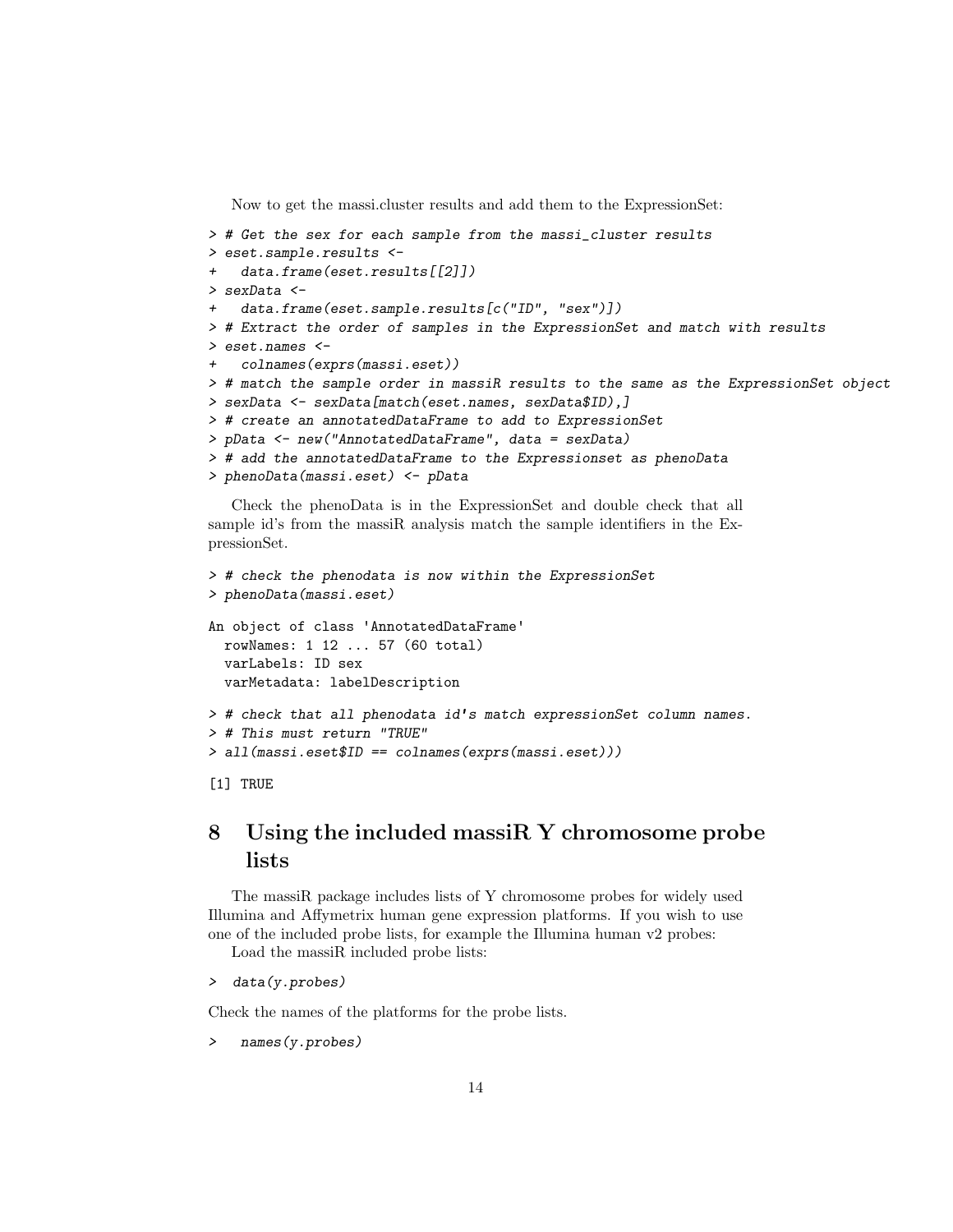[1] "illumina\_humanwg\_6\_v1" "illumina\_humanwg\_6\_v2" "illumina\_humanwg\_6\_v1" [4] "illumina\_humanht\_12" "affy\_hugene\_1\_0\_st\_v1" "affy\_hg\_u133\_plus\_2"

To get probe list into format for massiR analysis:

> illumina.v2.probes <- data.frame(y.probes["illumina\_humanwg\_6\_v2"])

The names of the probe lists correspond to Ensembl biomart attribute names. For instructions on obtaining probe identifiers for other platforms, see the section "Using biomaRt to obtain y chromosome probe lists"

# <span id="page-14-0"></span>9 Using biomaRt to obtain y chromosome probe lists

Obtaining y chromosome probes lists for many microarray platforms is relatively easy using the biomaRt package (Durinik et al. 2005 and Durinik et al. 2009). This method is recommended because Ensembl have mapped probe sequences to reference genomes for many platforms and this allows ambiguous and non-specific probes to be removed. For details on probe mapping methods, see [<http://jan2013.archive.ensembl.org/info/docs/microarray\\_probe\\_set](<http://jan2013.archive.ensembl.org/info/docs/microarray_probe_set_mapping.html>)\_ [mapping.html>](<http://jan2013.archive.ensembl.org/info/docs/microarray_probe_set_mapping.html>)

For example, you can download the probes corresponding to the massiR test data set and obtain the Entrez gene id and genomic positions and convert these into a format for a massiR analysis:

Use the biomaRt package to download genomic regions and Entrez gene id's for Illumina v2 probes:

```
> library(biomaRt)
> mart <- useMart('ensembl', dataset="hsapiens_gene_ensembl")
> filters <- listFilters(mart)
> attributes <- listAttributes(mart)
> gene.attributes <-
+ getBM(mart=mart, values=TRUE,
+ filters=c("with_illumina_humanwg_6_v2"),
+ attributes= c("illumina_humanwg_6_v2", "entrezgene",
+ "chromosome_name", "start_position",
+ "end_position", "strand"))
```
Remove the probes mapped to multiple genomic regions:

```
> unique.probe <-
    subset(f) subset(gene.attributes, subset=!duplicated(gene.attributes[,1]))
```
Select the probes that correspond to y chromosome genes:

```
> y.unique <-
    subset(unique.probe, subset=unique.probe\&chromosome_name == "Y")
```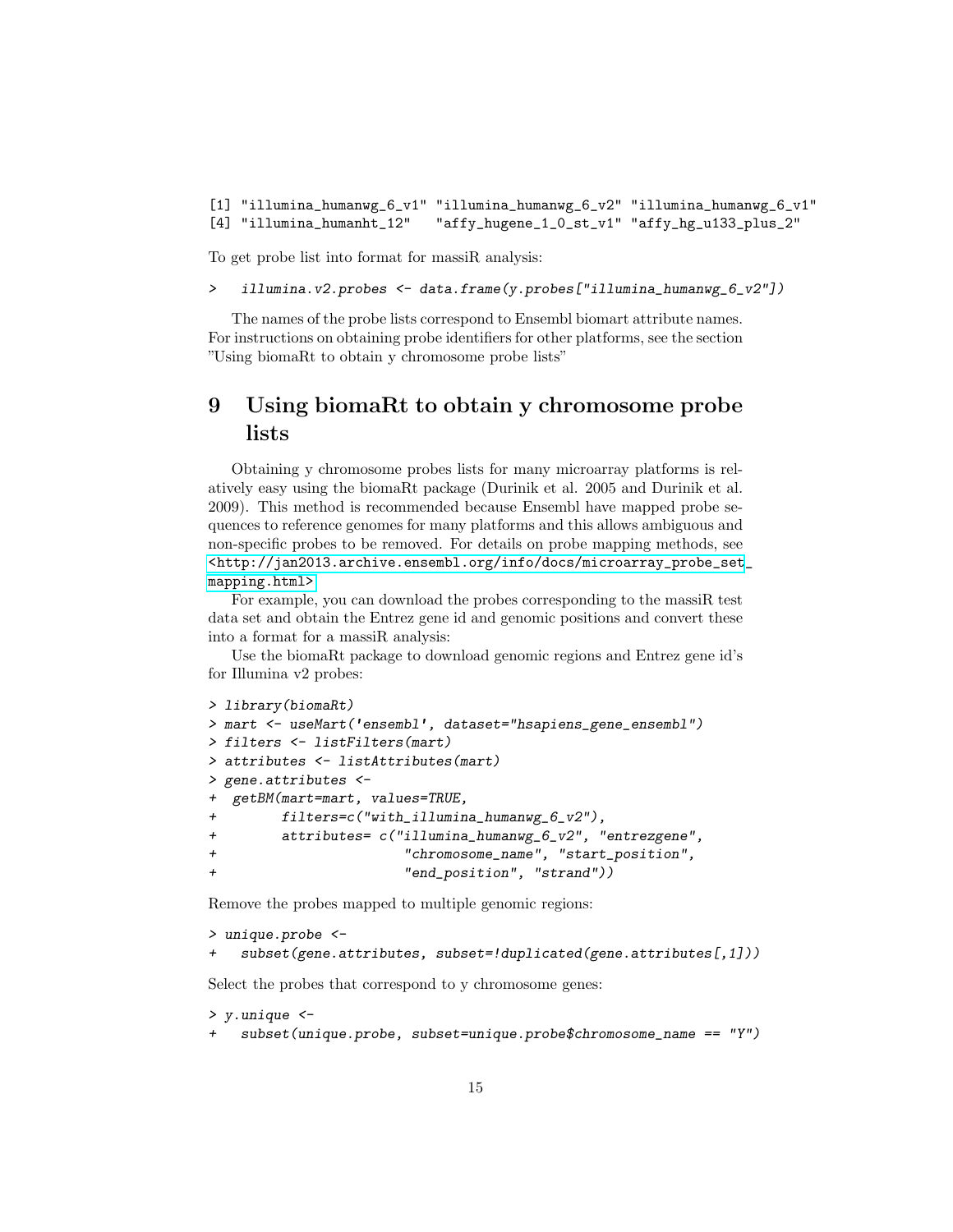Get the probe id's as row.names in the format for massiR analysis:

- > illumina.v2.probes <-
- + data.frame(row.names=y.unique\$illumina\_humanwg\_6\_v2)

This is a straightforwd way of obtaining Y chromosome probes for many microarray platforms that is independent of platform manufacturer annotations and is highly reccomended.